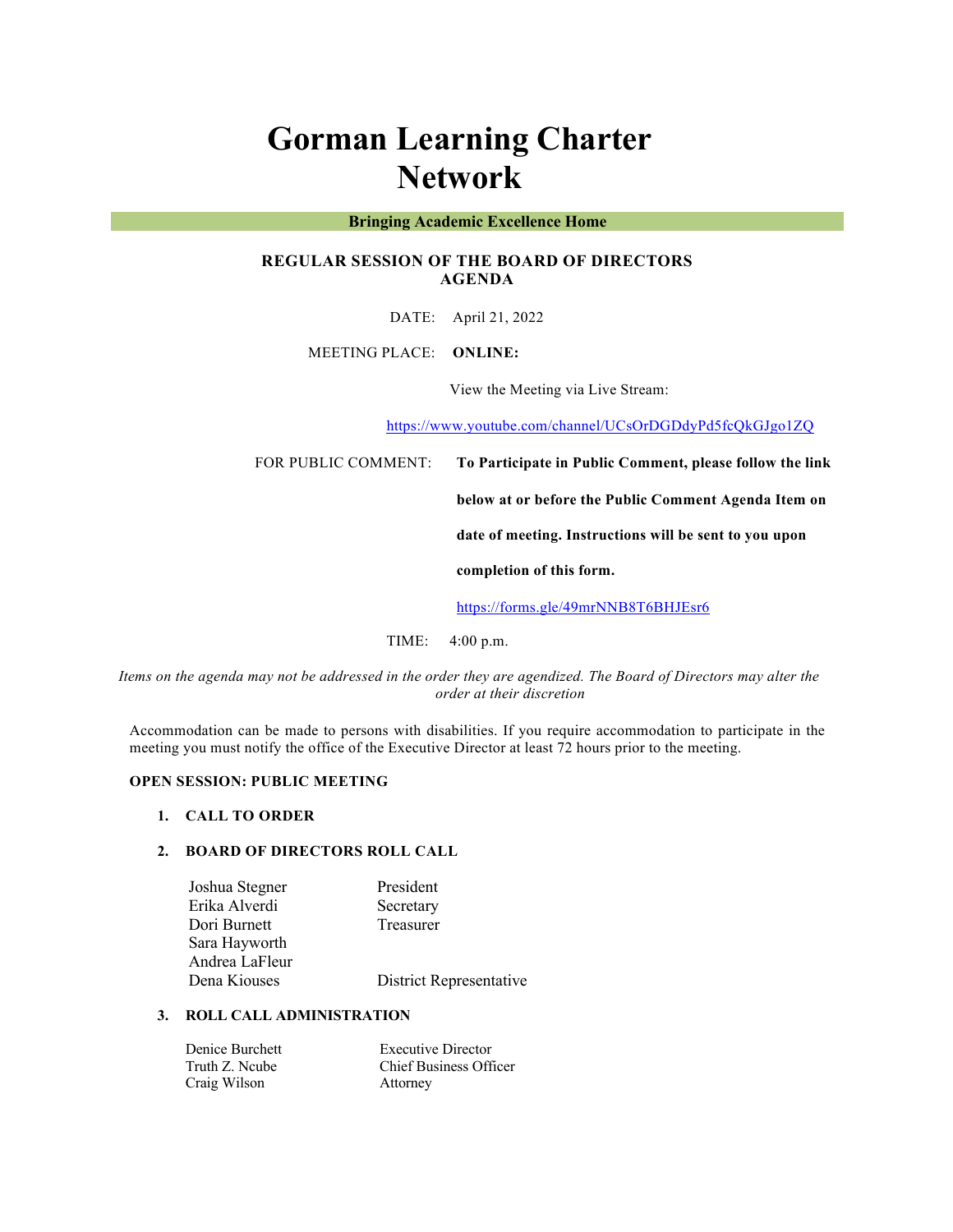## **4. PLEDGE OF ALLEGIANCE**

## **5. VIRTUAL MEETING FINDING AND APPROVAL**

**a. Finding:** Gorman Learning Charter Network Board of Directors determines, in accordance with Government Code Section 54953(e)(1)(B), that meeting in person would present imminent risks to the health or safety of attendees. Pursuant to Government Code Section  $54953(e)(3)$ , the Board has also reconsidered the circumstances of the State of Emergency declared by the Governor on March 4, 2020, and finds the State of Emergency continues to directly impact the ability of the Directors to meet safely in person and/or that State or local officials continue to impose or recommend measures to promote social distancing.

# **6. APPROVAL OF THE AGENDA**

# **7. APPROVAL OF THE MINUTES**

**a.** Approval of the minutes from the regular session meeting of March 9, 2022.

#### **8. COMMUNICATION FROM THE PUBLIC**

*This portion of the meeting is set aside for the purpose of allowing an opportunity for individuals to address the Board of Directors regarding matters on or not on the Agenda but within the Board of Directors subject matter jurisdiction. The Board of Directors is not allowed to take action on any item that is not on the Agenda, except as authorized by Government Code Section 54954.2. Presentations are limited to 3 minutes. The total time allotted for public comment is 45 minutes. If you wish to speak please complete a Communication from the Public form online and provide it electronically to the Board Secretary before the meeting.*

## **9. COMMENTS FROM BOARD MEMBERS CONCERNING ITEMS NOT ON THE AGENDA**

## **10. CONSENT AGENDA**

*Items on the Consent Agenda are considered routine and/or are deemed to be consistent with the item adopted Committee Policies and carry the recommendation of the Administration. The Consent Agenda may be enacted by one motion with a Roll Call vote. There will be no separate discussion of the items unless a board member so requests, in which case the designated item(s) will be considered following approval of the remaining items.*

- **a. Human Resources HR Action Report**
- **b. Business Services Division Check Register**
- **c. Business Services Division Payroll Expenditures**
- **d. Division Purchase Order Listings**
- **e. Business Services Division Credit Card Register**

## **11. REPORT & COMMUNICATION TO THE BOARD OF DIRECTORS**

- **a. Executive Director – Denice Burchett**
- **b. Chief Business Officer – Truth Z. Ncube**

## **12. INFORMATION/DISCUSSION/ACTION AGENDA**

**a. Review, Discussion and Approval of Quotes for Purchasing Equipment to Begin an Esports Program at Gorman Learning Charter Network – Adam Cornish, Director of Academics, and Chris Campbell, Director of IT**